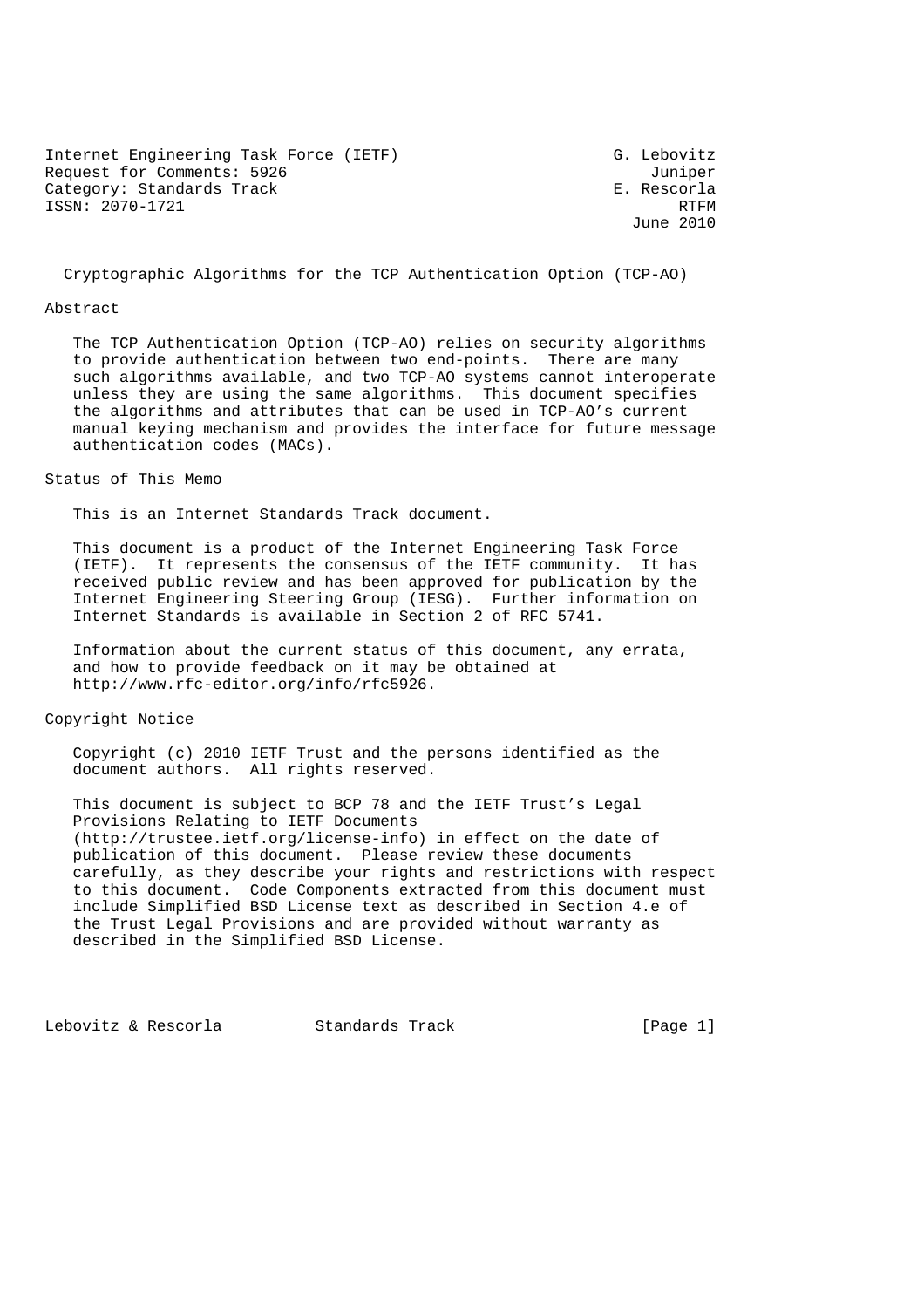# Table of Contents

|   | 2. |                                                    |  |
|---|----|----------------------------------------------------|--|
|   |    |                                                    |  |
|   |    |                                                    |  |
|   |    | 2.3. Requirements for Future MAC Algorithms 3      |  |
|   |    |                                                    |  |
|   |    | 3.1. Key Derivation Functions (KDFs)  4            |  |
|   |    |                                                    |  |
|   |    |                                                    |  |
|   |    |                                                    |  |
|   |    | 3.1.1.3. Tips for User Interfaces Regarding KDFs 9 |  |
|   |    |                                                    |  |
|   |    |                                                    |  |
|   |    |                                                    |  |
|   |    | 3.2.2. The Use of AES-128-CMAC-96 11               |  |
|   | 4. |                                                    |  |
|   | 5. |                                                    |  |
|   | б. |                                                    |  |
| 7 |    |                                                    |  |
|   |    |                                                    |  |
|   |    |                                                    |  |
|   |    |                                                    |  |

## 1. Introduction

 This document is a companion to [RFC5925]. Like most modern security protocols, TCP-AO allows users to choose which cryptographic algorithm(s) they want to use to meet their security needs.

 TCP-AO provides cryptographic authentication and message integrity verification between two end-points. In order to accomplish this function, message authentication codes (MACs) are used, which then rely on shared keys. There are various ways to create MACs. The use of hash-based MACs (HMACs) is defined in [RFC2104]. The use of cipher-based MACs (CMACs) is defined in [NIST-SP800-38B].

 This RFC defines the general requirements for MACs used in TCP-AO, both for currently specified MACs and for any future specified MACs. It specifies two MAC algorithms required in all TCP-AO implementations. It also specifies two key derivation functions (KDFs) used to create the traffic keys used by the MACs. These KDFs are also required by all TCP-AO implementations.

Lebovitz & Rescorla Standards Track [Page 2]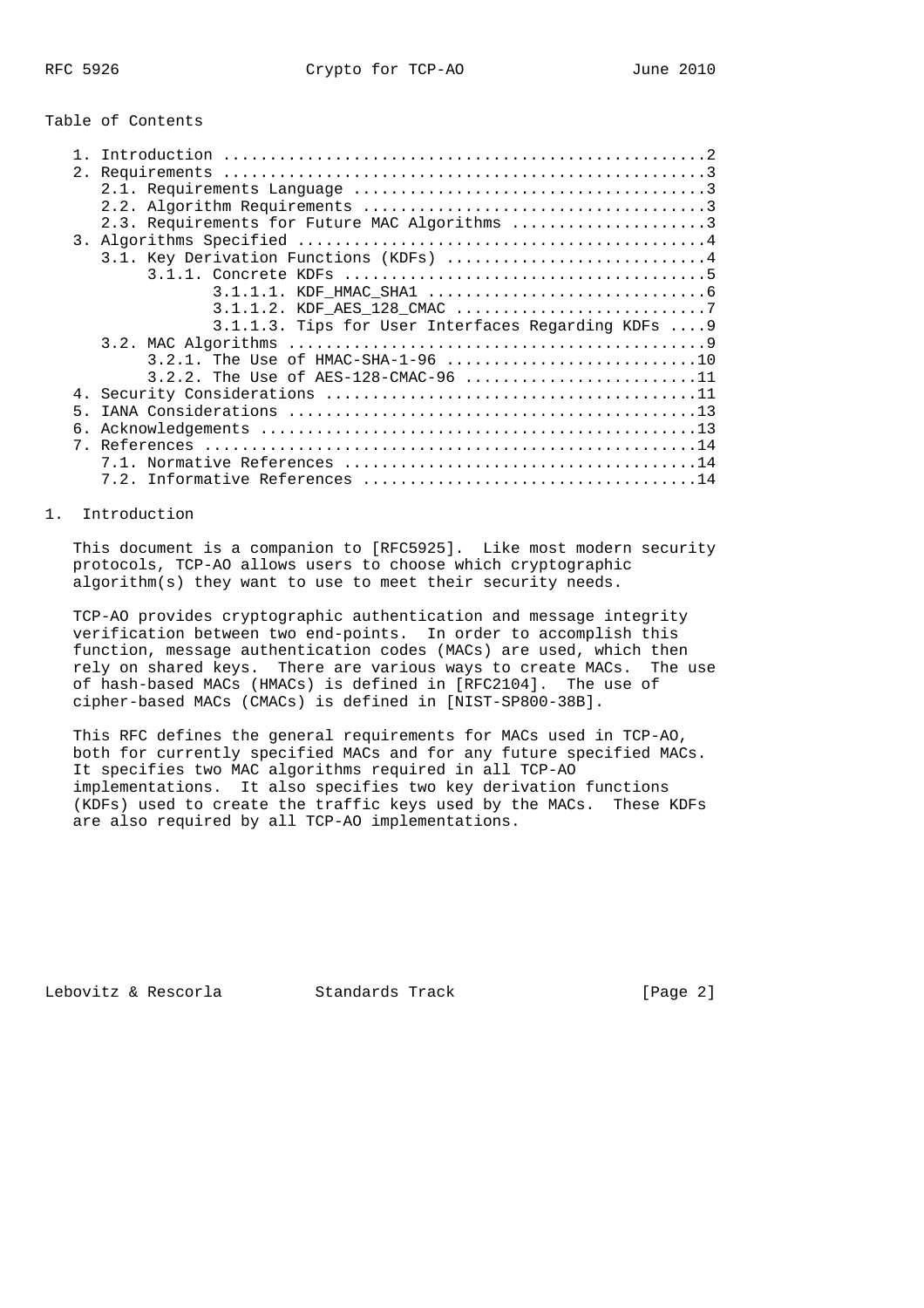# 2. Requirements

2.1. Requirements Language

 The key words "MUST", "MUST NOT", "REQUIRED", "SHALL", "SHALL NOT", "SHOULD", "SHOULD NOT", "RECOMMENDED", "MAY", and "OPTIONAL" in this document are to be interpreted as described in [RFC2119].

 When used in lowercase, these words convey their typical use in common language, and they are not to be interpreted as described in [RFC2119].

# 2.2. Algorithm Requirements

 This is the initial specification of required cryptography for TCP-AO, and indicates two MAC algorithms and two KDFs. All four components MUST be implemented in order for the implementation to be fully compliant with this RFC.

 The following table indicates the required MAC algorithms and KDFs for TCP-AO:

| Requirement | Authentication Algorithm                   |
|-------------|--------------------------------------------|
|             |                                            |
| MUST        | HMAC-SHA-1-96 [RFC2104] [FIPS-180-3]       |
| MUST        | AES-128-CMAC-96 [NIST-SP800-38B] [FIPS197] |
| Requirement | Key Derivation Function (KDF)              |
|             |                                            |
| MUST        | KDF HMAC SHA1                              |
| MUST        | KDF_AES_128_CMAC                           |

 For an explanation of why two MAC algorithms were mandated, see the Section 4.

## 2.3. Requirements for Future MAC Algorithms

 TCP-AO is intended to support cryptographic agility. As a result, this document includes recommendations in various places for future MAC and KDF algorithms when used for TCP-AO. For future MAC algorithms specifically, they SHOULD protect at least 2\*\*48 messages with a collision probability of less than one in 10\*\*9.

Lebovitz & Rescorla Standards Track [Page 3]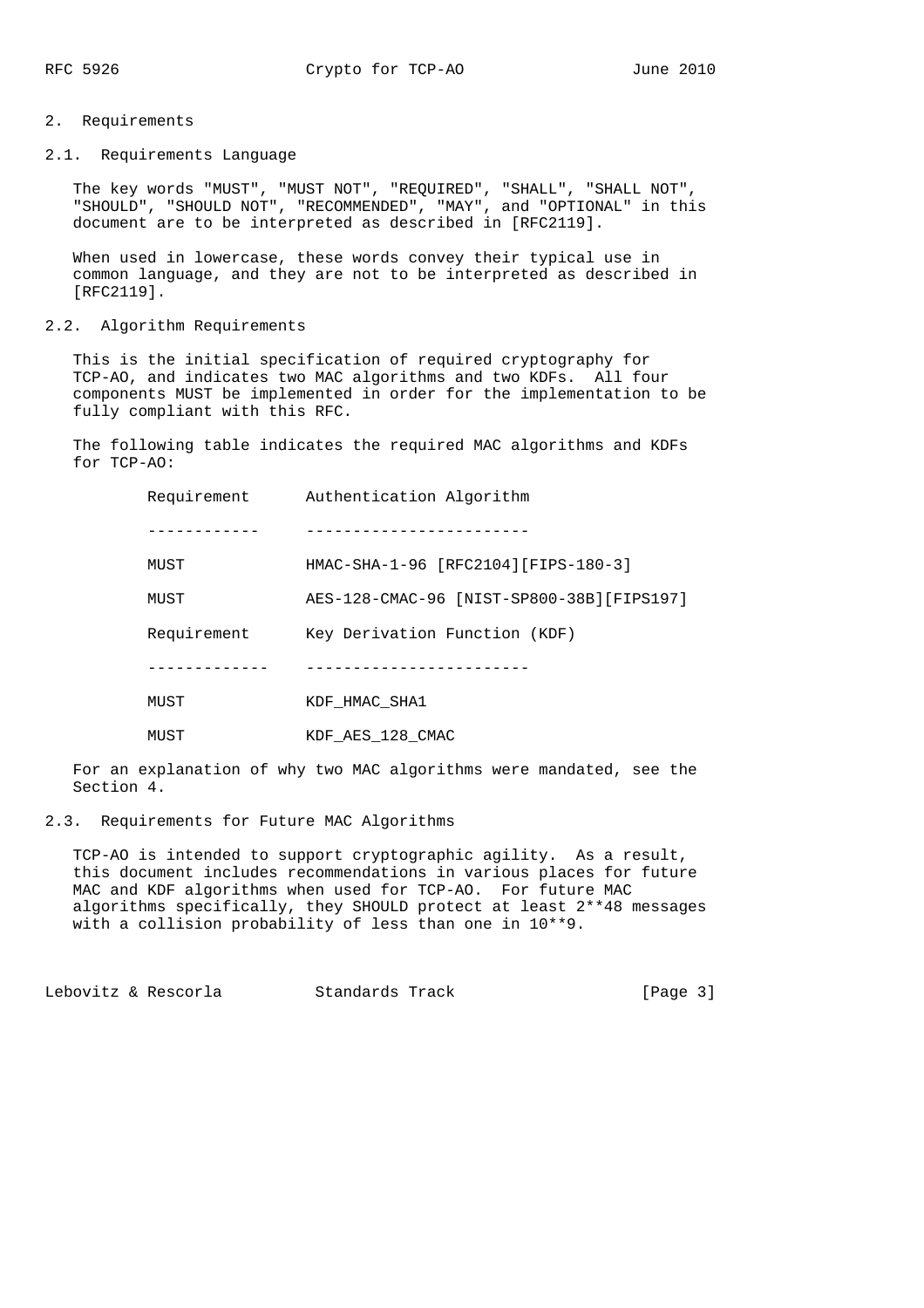#### 3. Algorithms Specified

 TCP-AO requires two classes of cryptographic algorithms used on a particular connection, and refers to this document to define them both:

- (1) Key Derivation Functions (KDFs), which name a pseudorandom function (PRF) and use a Master\_Key and some connection specific input with that PRF to produce Traffic Keys, the keys suitable for authenticating and integrity checking individual TCP segments, as described in TCP-AO.
- (2) Message Authentication Code (MAC) algorithms, which take a key and a message and produce an authentication tag that can be used to verify the integrity and authenticity of those messages.

 In TCP-AO, these algorithms are always used in pairs. Each MAC algorithm MUST specify the KDF to be used with that MAC algorithm. However, a KDF MAY be used with more than one MAC algorithm.

3.1. Key Derivation Functions (KDFs)

 TCP-AO's Traffic\_Keys are derived using KDFs. The KDFs used in TCP- AO's current manual keying have the following interface:

Traffic\_Key = KDF\_alg(Master\_Key, Context, Output\_Length)

where:

- KDF\_alg: the specific pseudorandom function (PRF) that is the basic building block used in constructing the given Traffic\_Key.
- Master\_Key: In TCP-AO's manual key mode, this is a key shared by both peers, entered via some interface to their respective configurations. The Master\_Key is used as the seed for the KDF. We assume that this is a human-readable pre-shared key (PSK); thus, we assume it is of variable length. Master\_Keys SHOULD be random, but might not be (e.g., badly chosen by the user). For interoperability, the management interface by which the PSK is configured MUST accept ASCII strings, and SHOULD also allow for the configuration of any arbitrary binary string in hexadecimal form. Other configuration methods MAY be supported.

Lebovitz & Rescorla and Standards Track and Standards (Page 4)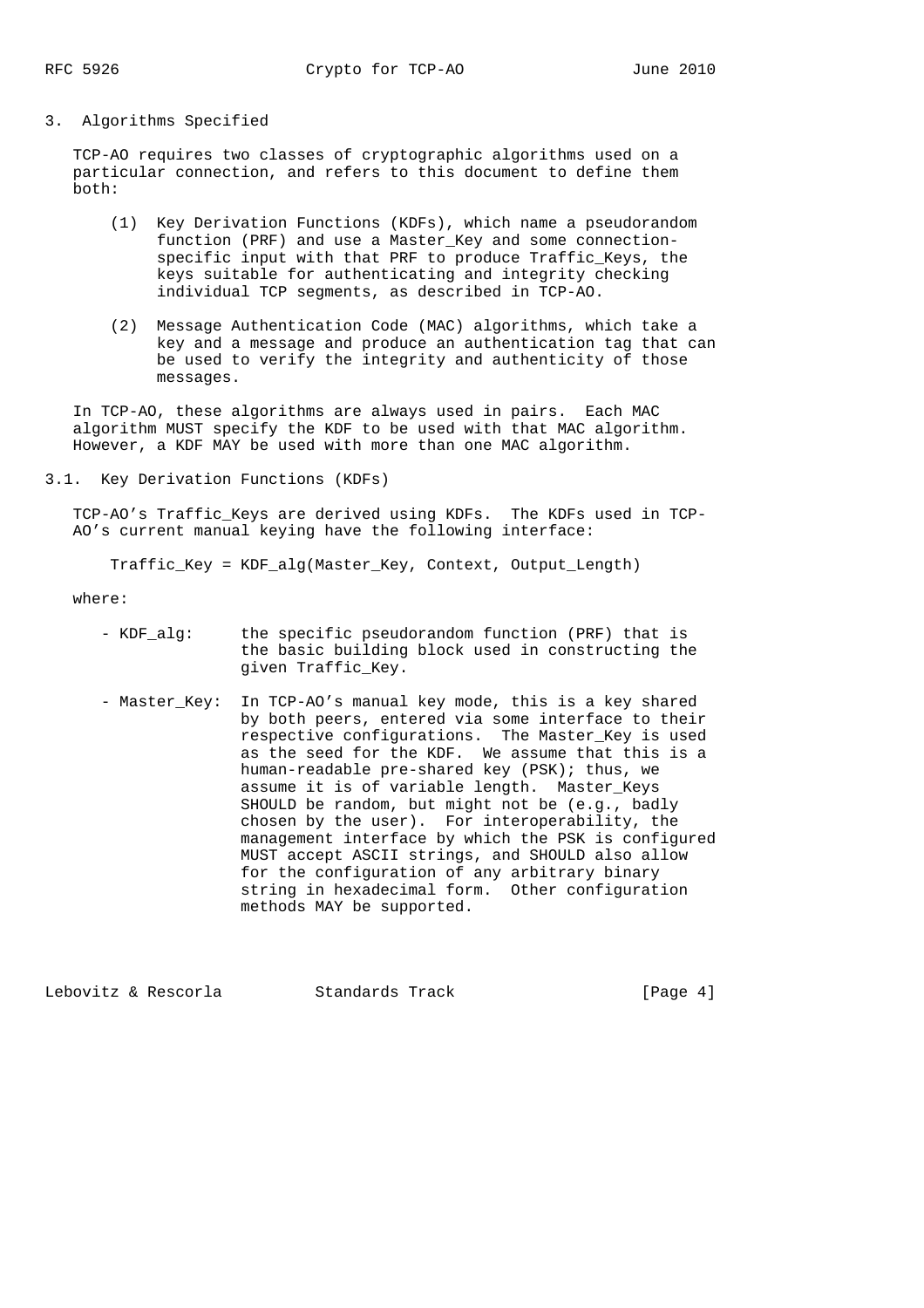- Context: A binary string containing information related to the specific connection for this derived keying material, as defined in [RFC5925], Section 5.2.
- Output\_Length: The length, in bits, of the key that the KDF will produce. This length must be the size required for the MAC algorithm that will use the PRF result as a seed.

 When invoked, a KDF generates a string of length Output\_Length bits based on the Master Key and context value. This result may then be used as a cryptographic key for any algorithm that takes an Output\_Length length key. A KDF MAY specify a maximum Output\_Length parameter.

# 3.1.1. Concrete KDFs

 This document defines two KDF algorithms, each paired with a corresponding PRF algorithm as explained below:

- \* KDF\_HMAC\_SHA1 based on PRF-HMAC-SHA1 [RFC2104][FIPS-180-3]
- \* KDF\_AES\_128\_CMAC based on AES-CMAC-PRF-128 [NIST-SP800-38B][FIPS197]

 Both of these KDFs are based on the iteration-mode KDFs specified in [NIST-SP800-108]. This means that they use an underlying pseudorandom function (PRF) with a fixed-length output, 128 bits in the case of the AES-CMAC, and 160 bits in the case of HMAC-SHA1. The KDF generates an arbitrary number of output bits by operating the PRF in a "counter mode", where each invocation of the PRF uses a different input block differentiated by a block counter.

Each input block is constructed as follows:

( i || Label || Context || Output\_Length )

Where

- "||": For any X || Y, "||" represents a concatenation operation of the binary strings X and Y.
- i: A counter, a binary string that is an input to each iteration of the PRF in counter mode. The counter "i" is represented in a single octet. The number of iterations will depend on the specific size of the Output\_Length desired for a given MAC. "i" always starts = 1.

Lebovitz & Rescorla Standards Track [Page 5]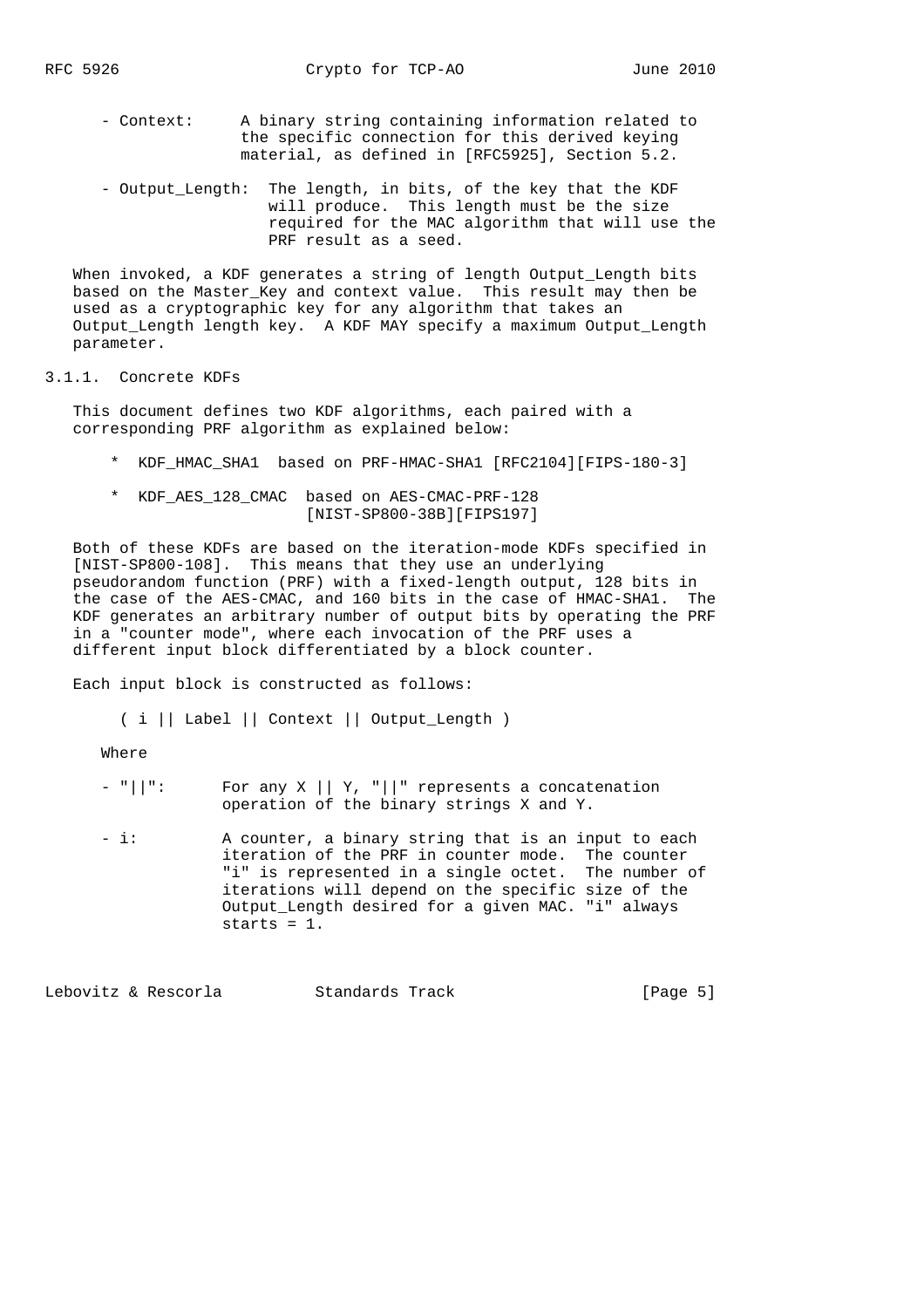- Label: A binary string that clearly identifies the purpose of this KDF's derived keying material. For TCP-AO, we use the ASCII string "TCP-AO", where the last character is the capital letter "O", not to be confused with a zero. While this may seem like overkill in this specification since TCP-AO only describes one call to the KDF, it is included in order to comply with FIPS 140 certifications.
	- Context: The context argument provided to the KDF interface, as described above in Section 3.1 .
	- Output\_Length: The length, in bits, of the key that the KDF will produce. The Output\_length is represented within two octets. This length must be the size required for the MAC algorithm that will use the PRF result as a seed.

 The output of multiple PRF invocations is simply concatenated. For the Traffic\_Key, values of multiple PRF invocations are concatenated and truncated as needed to create a Traffic\_Key of the desired length. For instance, if one were using KDF\_HMAC\_SHA1, which uses a 160-bit internal PRF to generate 320 bits of data, one would execute the PRF twice, once with i=1 and once with i=2. The result would be the entire output of the first invocation concatenated with the second invocation. For example,

Traffic\_Key =

 KDF\_alg(Master\_Key, 1 || Label || Context || Output\_length) || KDF\_alg(Master\_Key, 2 || Label || Context || Output\_length)

 If the number of bits required is not an exact multiple of the output size of the PRF, then the output of the final invocation of the PRF is truncated as necessary.

3.1.1.1. KDF\_HMAC\_SHA1

For KDF\_HMAC\_SHA1:

- PRF for KDF\_alg: HMAC-SHA1 [RFC2104][FIPS-180-3].
- Use: HMAC-SHA1(Key, Input).
- Key: Master\_Key, configured by user, and passed to the KDF.
- Input: ( i || Label || Context || Output\_Length)
- Output\_Length: 160 bits.

Lebovitz & Rescorla and Standards Track and Standards (Page 6)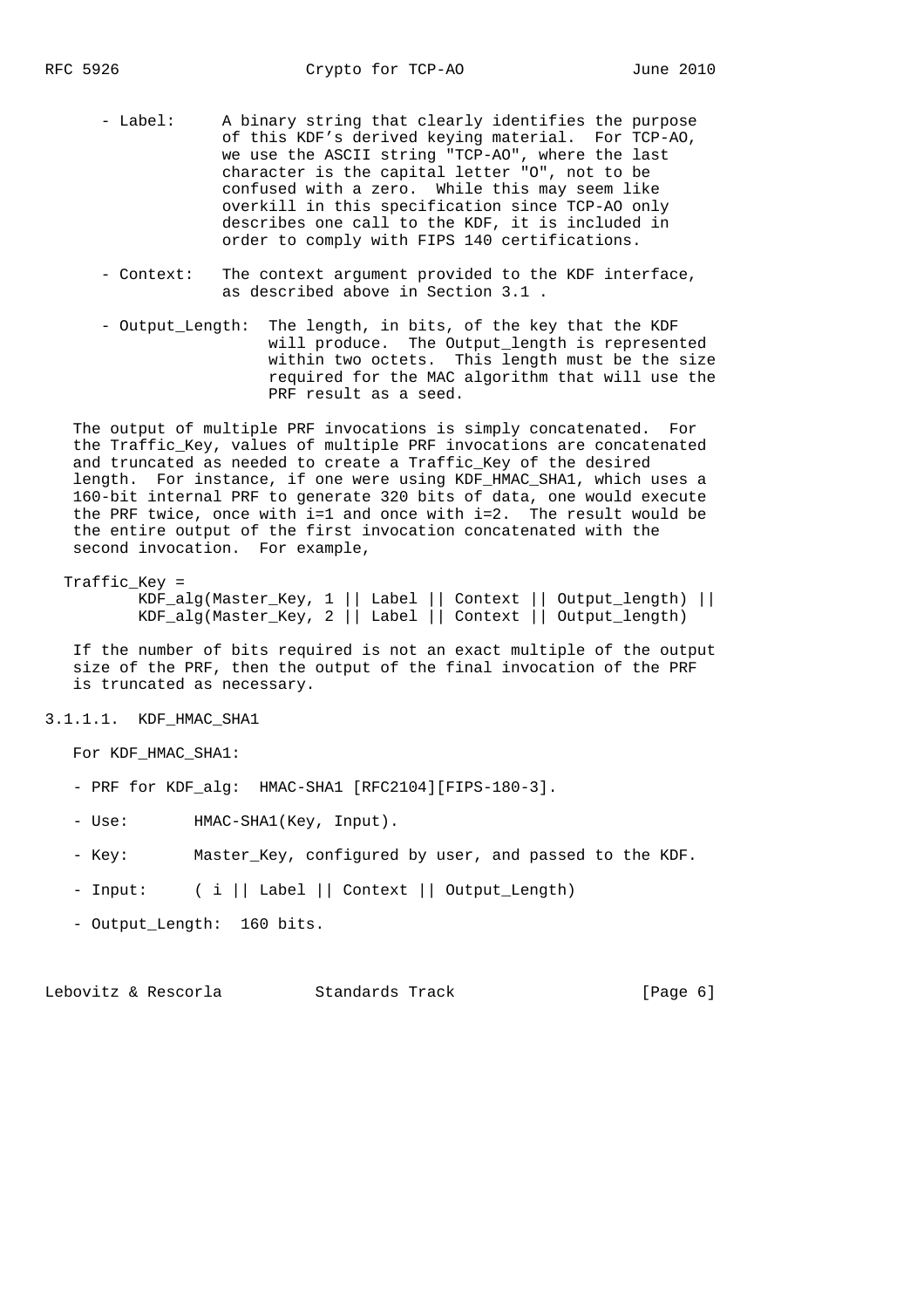- Result: Traffic\_Key, used in the MAC function by TCP-AO.

3.1.1.2. KDF\_AES\_128\_CMAC

For KDF\_AES\_128\_CMAC:

- PRF for KDF\_alg: AES-CMAC-PRF-128 [NIST-SP800-38B][FIPS197].
- Use: AES-CMAC(Key, Input).

- Key: Master\_Key (see usage below)

- Input: ( i || Label || Context || Output\_Length)
- Output Length: 128 bits.
- Result: Traffic\_Key, used in the MAC function by TCP-AO

 The Master\_Key in TCP-AO's current manual keying mechanism is a shared secret, entered by an administrator. It is passed via an out of-band mechanism between two devices, and often between two organizations. The shared secret does not have to be 16 octets, and the length may vary. However, AES\_128\_CMAC requires a key of exactly 16 octets (128 bits) in length. We could mandate that implementations force administrators to input Master\_Keys of exactly 128-bit length when using AES\_128\_CMAC, and with sufficient randomness, but this places undue burden on the implementors and deployers. This specification RECOMMENDS that deployers use a randomly generated 128-bit string as the Master\_Key, but acknowledges that deployers may not.

 To handle variable length Master\_Keys, we use the same mechanism as described in [RFC4615], Section 3. First, we use AES\_128\_CMAC with a fixed key of all zeros as a "randomness extractor", while using the shared secret Master\_Key, MK, as the message input, to produce a 128 bit key Derived\_Master\_Key (K). Second, we use the result as a key, and run AES-128\_CMAC again, this time using the result K as the Key, and the true input block as the Input to yield the Traffic\_Key (TK) used in the MAC over the message. The description follows:

Lebovitz & Rescorla Standards Track [Page 7]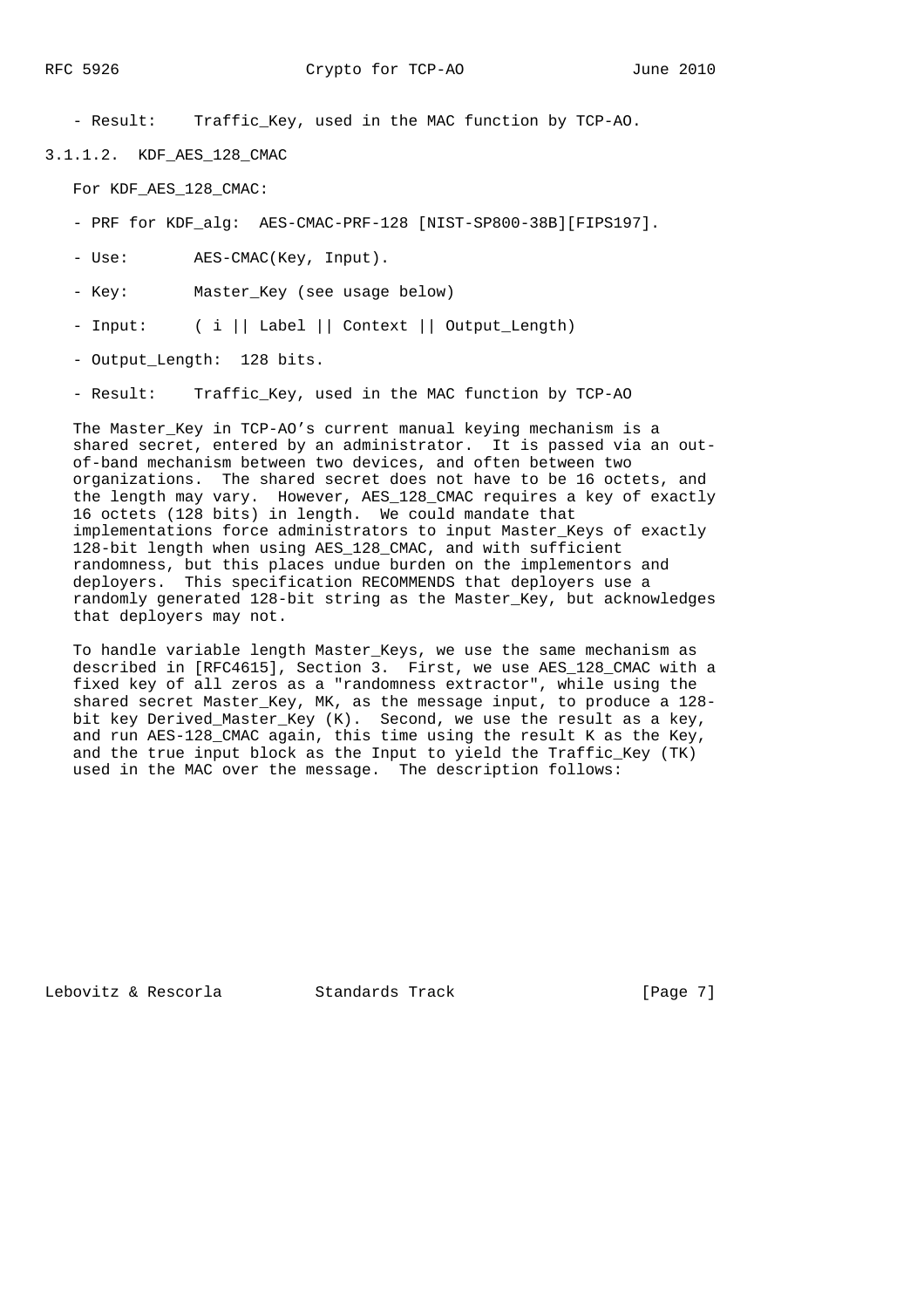+++++++++++++++++++++++++++++++++++++++++++++++++++++++++++++++++++++ KDF-AES-128-CMAC +++++++++++++++++++++++++++++++++++++++++++++++++++++++++++++++++++++ + + + Input : MK (Master\_Key, the variable-length shared secret) + + : I (Input, i.e., the input data of the PRF) + + : MKlen (length of MK in octets) + + : len (length of M in octets) + + Output : TK (Traffic\_Key, 128-bit Pseudo-Random Variable) + + + +-------------------------------------------------------------------+ + Variable: K (128-bit key for AES-CMAC) + + + + Step 1. If MKlen is equal to 16 + + Step 1a. then  $+$  + K := MK; + + Step 1b. else + + K := AES-CMAC(0^128, MK, MKlen); + + Step 2. TK := AES-CMAC(K, I, len); + + return TK; + + + +++++++++++++++++++++++++++++++++++++++++++++++++++++++++++++++++++++

#### Figure 1

In step 1, the 128-bit key, K, for AES-CMAC is derived as follows:

 o If the Master\_Key, MK, provided by the administrator is exactly 128 bits, then we use it as is.

 o If it is longer or shorter than 128 bits, then we derive the key K by applying the AES-CMAC algorithm using the 128-bit all-zero string as the key and MK as the input message. This step is described in 1b.

 In step 2, we apply the AES-CMAC algorithm again, this time using K as the key and I as the input message.

 The output of this algorithm returns TK, the Traffic\_Key, which is 128 bits and is suitable for use in the MAC function on each TCP segment of the connection.

Lebovitz & Rescorla Standards Track [Page 8]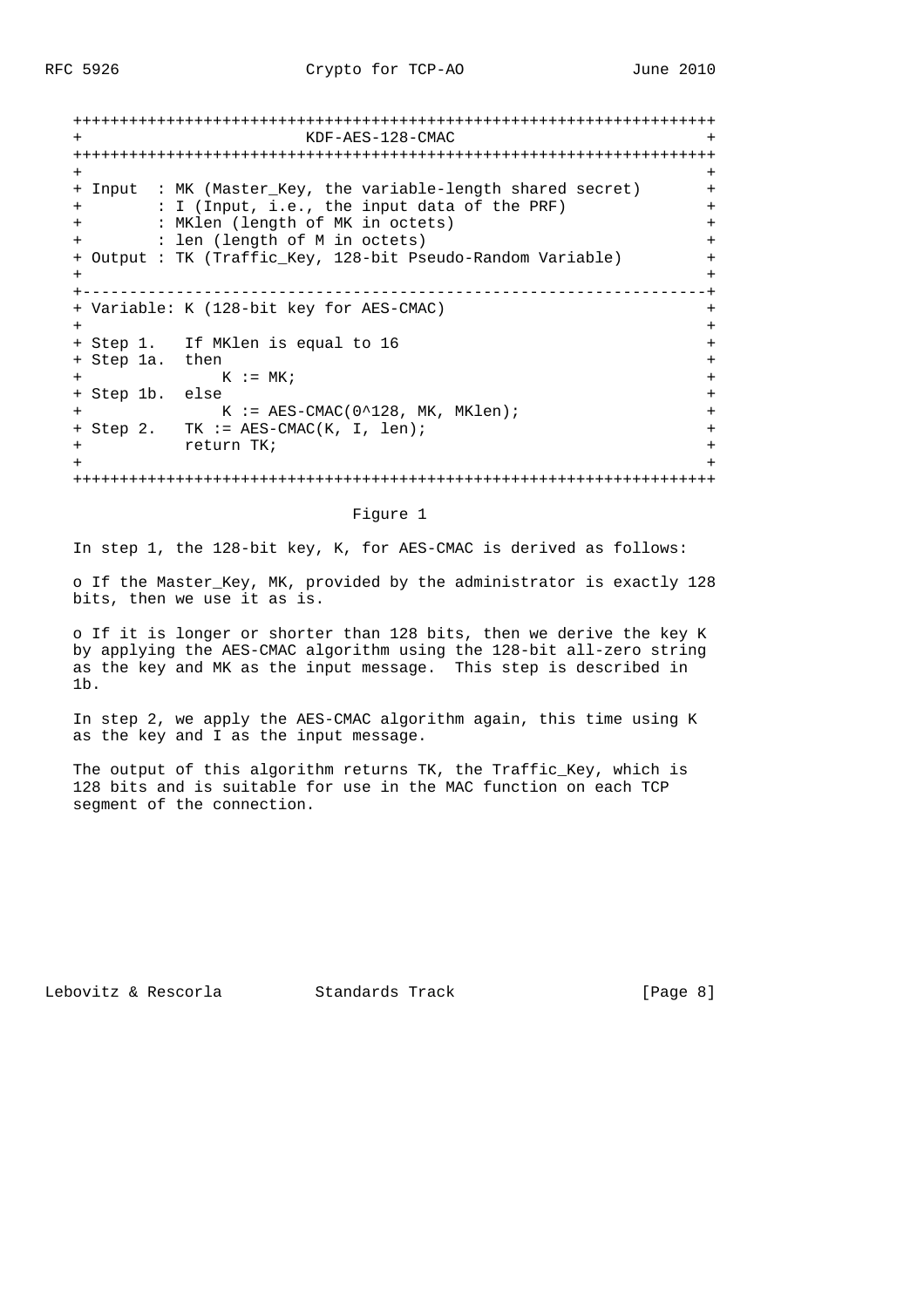#### 3.1.1.3. Tips for User Interfaces Regarding KDFs

 This section provides suggested representations for the KDFs in implementation user interfaces (UIs). Following these guidelines across common implementations will make interoperability easier and simpler for deployers.

UIs SHOULD refer to the choice of KDF\_HMAC\_SHA1 as simply "SHA1".

 UIs SHOULD refer to the choice of KDF\_AES\_128\_CMAC as simply "AES128".

The initial IANA registry values reflect these two entries.

UIs SHOULD use KDF HMAC SHA1 as the default selection in TCP-AO settings. KDF\_HMAC\_SHA1 is preferred at this time because it has wide support, being present in most implementations in the marketplace.

# 3.2. MAC Algorithms

 Each MAC\_alg defined for TCP-AO has three fixed elements as part of its definition:

- KDF\_Alg: Name of the TCP-AO KDF algorithm used to generate the Traffic\_Key.
- Key\_Length: Length, in bits, required for the Traffic\_Key used in this MAC.
- MAC\_Length: The final length of the bits used in the TCP-AO MAC field. This value may be a truncation of the MAC function's original output length.

MACs computed for TCP-AO have the following interface:

MAC = MAC\_alg(Traffic\_Key, Message)

# where:

- MAC\_alg: MAC Algorithm used.
- Traffic\_Key: Variable; the result of KDF.
- Message The message to be authenticated, as specified in [RFC5925], Section 5.1.

Lebovitz & Rescorla Standards Track [Page 9]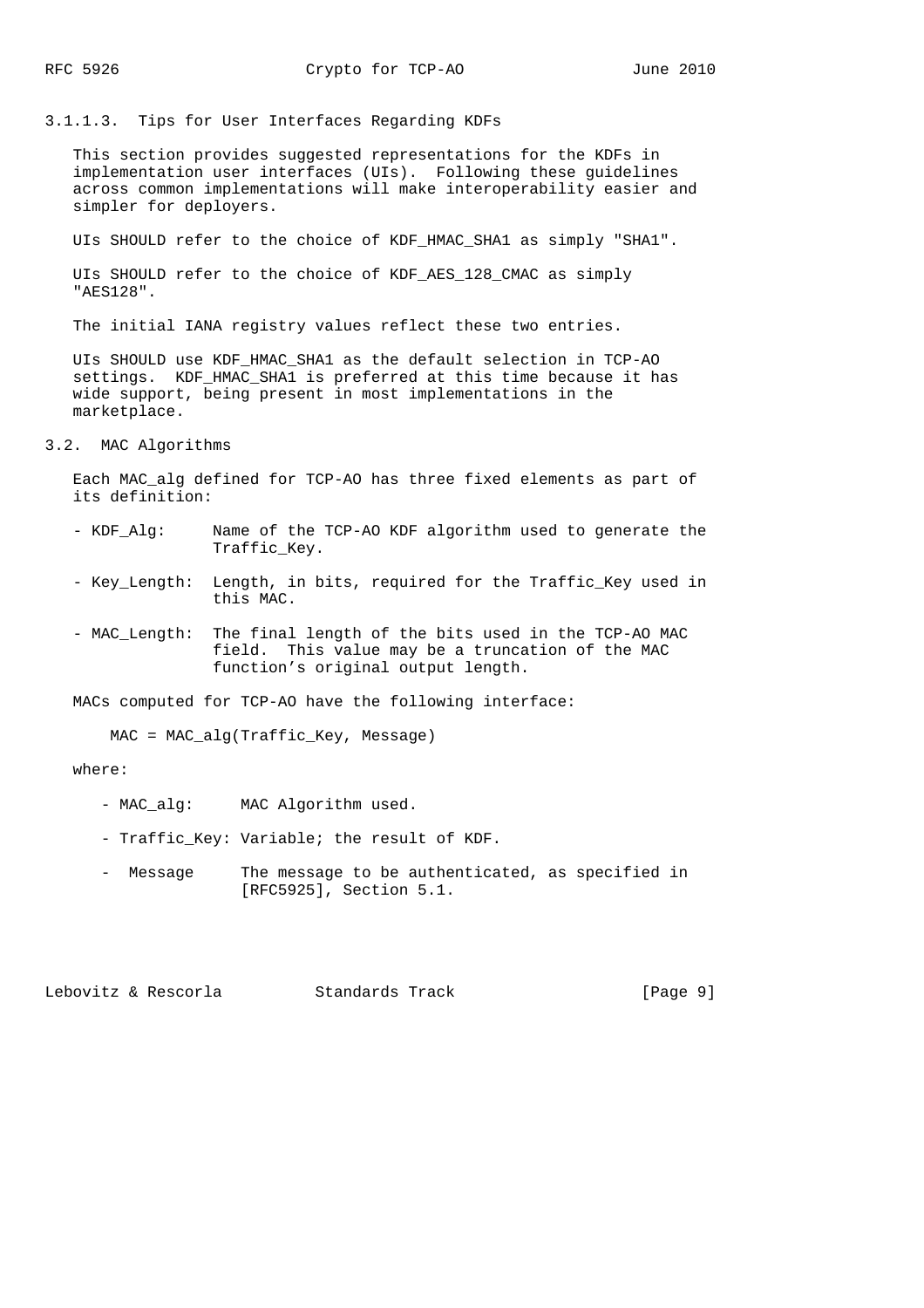This document specifies two MAC algorithm options for generating the MAC as used by TCP-AO:

- \* HMAC-SHA-1-96 based on [RFC2104] and [FIPS-180-3].
- \* AES-128-CMAC-96 based on [NIST-SP800-38B][FIPS197]

 Both provide a high level of security and efficiency. The AES-128- CMAC-96 is potentially more efficient, particularly in hardware, but HMAC-SHA-1-96 is more widely used in Internet protocols and in most cases could be supported with little or no additional code in today's deployed software and devices.

 An important aspect to note about these algorithms' definitions for use in TCP-AO is the fact that the MAC outputs are truncated to 96 bits. AES-128-CMAC-96 produces a 128-bit MAC, and HMAC SHA-1 produces a 160-bit result. The MAC output is then truncated to 96 bits to provide a reasonable trade-off between security and message size, for fitting into the TCP-AO option field.

3.2.1. The Use of HMAC-SHA-1-96

 By definition, HMAC [RFC2104] requires a cryptographic hash function. SHA1 will be that hash function used for authenticating and providing integrity validation on TCP segments with HMAC.

The three fixed elements for HMAC-SHA-1-96 are:

- KDF\_Alg: KDF\_HMAC\_SHA1.

- Key\_Length: 160 bits.
- MAC\_Length: 96 bits.

For:

MAC = MAC\_alg (Traffic\_Key, Message)

HMAC-SHA-1-96 for TCP-AO has the following values:

- MAC\_alg: HMAC-SHA1.
- Traffic\_Key: Variable; the result of the KDF.
- Message: The message to be authenticated, as specified in [RFC5925], Section 5.1.

Lebovitz & Rescorla Standards Track [Page 10]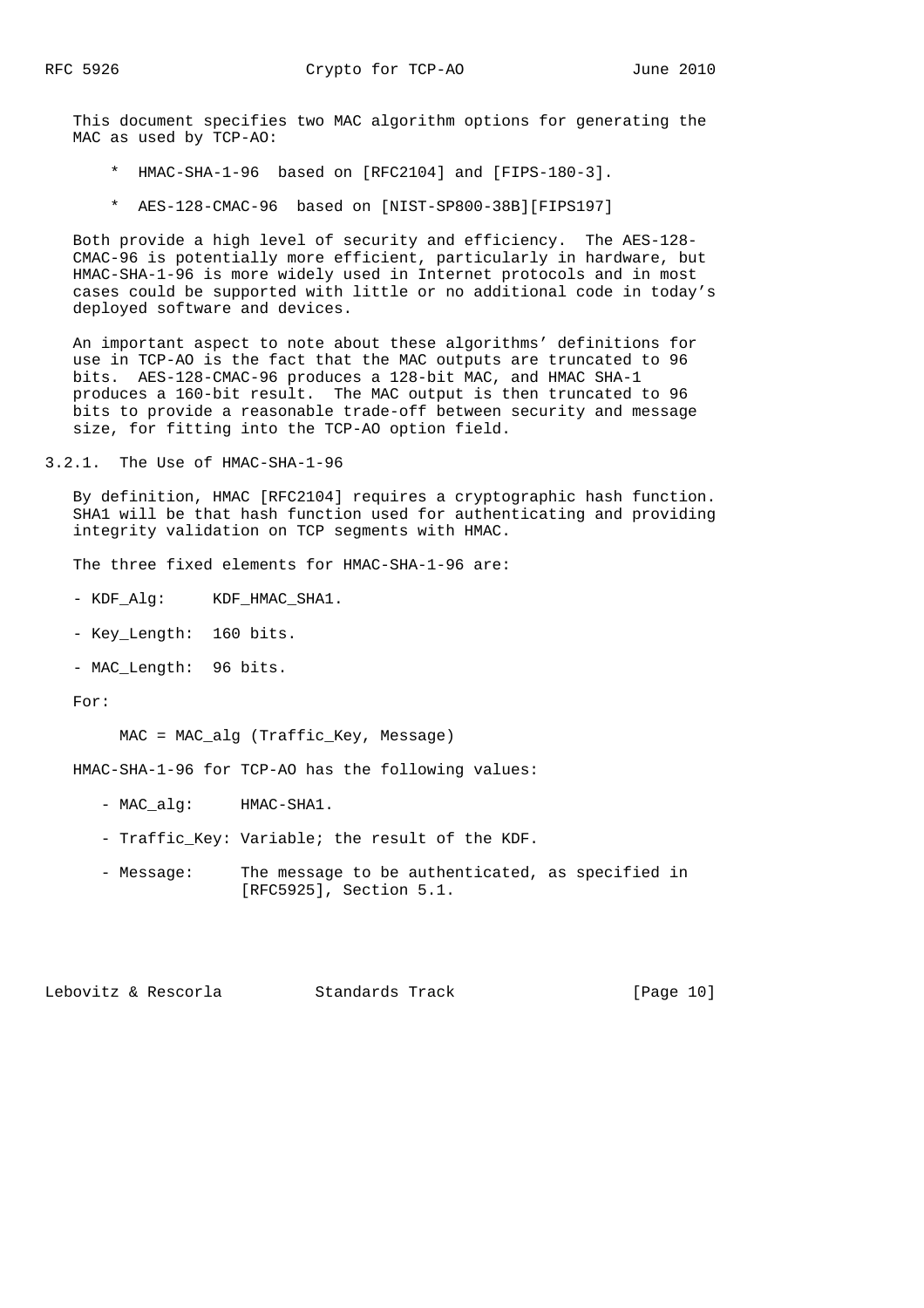3.2.2. The Use of AES-128-CMAC-96

 In the context of TCP-AO, when we say "AES-128-CMAC-96", we actually define a usage of AES-128 as a cipher-based MAC according to [NIST-SP800-38B].

The three fixed elements for AES-128-CMAC-96 are:

- KDF Alg: KDF AES 128 CMAC.

- Key\_Length: 128 bits.

- MAC\_Length: 96 bits.

For:

MAC = MAC\_alg (Traffic\_Key, Message)

AES-128-CMAC-96 for TCP-AO has the following values:

- MAC alg: AES-128-CMAC-96. [NIST-SP800-38B]
- Traffic\_Key: Variable; the result of the KDF.
- Message: The message to be authenticated, as specified in [RFC5925], Section 5.1.
- 4. Security Considerations

 This document inherits all of the security considerations of the TCP-AO [RFC5925], the AES-CMAC [RFC4493], and the HMAC-SHA-1 [RFC2104] documents.

 The security of cryptography-based systems depends on both the strength of the cryptographic algorithms chosen and the strength of the keys used with those algorithms. The security also depends on the engineering of the protocol used by the system to ensure that there are no non-cryptographic ways to bypass the security of the overall system.

 Care should also be taken to ensure that the selected key is unpredictable, avoiding any keys known to be weak for the algorithm in use. [RFC4086] contains helpful information on both key generation techniques and cryptographic randomness.

 Note that in the composition of KDF\_AES\_128\_CMAC, the PRF needs a 128-bit / 16-byte key as the seed. However, for convenience to the administrators/deployers, we did not want to force them to enter a

Lebovitz & Rescorla Standards Track [Page 11]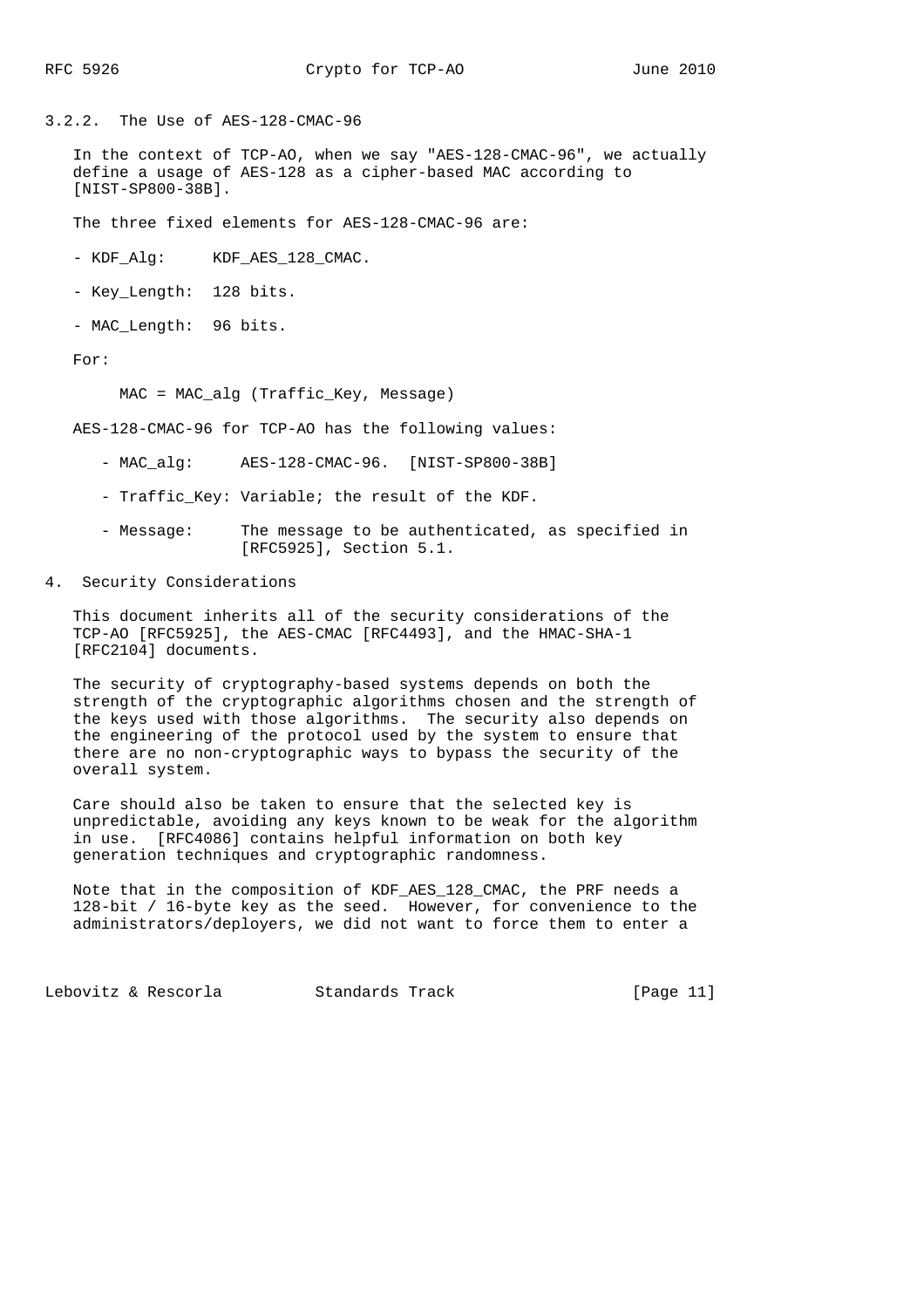16-byte Master\_Key. So we specified the sub-key routine that could handle a variable length Master\_Key, one that might be less than 16 bytes. This does NOT mean that it is safe for administrators to use weak keys. Administrators are encouraged to follow [RFC4086] as listed above. We simply attempted to "put a fence around foolishness", as much as possible.

 This document concerns itself with the selection of cryptographic algorithms for the use of TCP-AO. The algorithms identified in this document as "MUST implement" are not known to be broken at the current time, and cryptographic research so far leads us to believe that they will likely remain secure into the foreseeable future. Some of the algorithms may be found in the future to have properties significantly weaker than those that were believed at the time this document was produced. Expect that new revisions of this document will be issued from time to time. Be sure to search for more recent versions of this document before implementing.

NOTE EXPLAINING WHY TWO MAC ALGORITHMS WERE MANDATED:

 Two MAC algorithms and two corresponding KDFs are mandated as a result of discussion in the TCPM WG, and in consultation with the Security Area Directors. SHA-1 was selected because it is widely deployed and currently has sufficient strength and reasonable computational cost, so it is a "MUST" for TCP-AO today. The security strength of SHA-1 HMACs should be sufficient for the foreseeable future, especially given that the tags are truncated to 96 bits.

 Recently exposed vulnerabilities in other MACs (e.g., MD5 or HMAC MD5) aren't practical on HMAC-SHA-1, but these types of analyses are mounting and could potentially pose a concern for HMAC forgery if they were significantly improved, over time. The security issues driving the migration from SHA-1 to SHA-256 for digital signatures [HMAC-ATTACK] do not immediately render SHA-1 weak for this application of SHA-1 in HMAC mode.

 AES-128 CMAC is considered to be a stronger algorithm than SHA-1, but may not yet have very wide implementation. AES-128 CMAC is also a "MUST" to implement, in order to drive vendors toward its use, and to allow for another MAC option, if SHA-1 were to be compromised.

Lebovitz & Rescorla Standards Track [Page 12]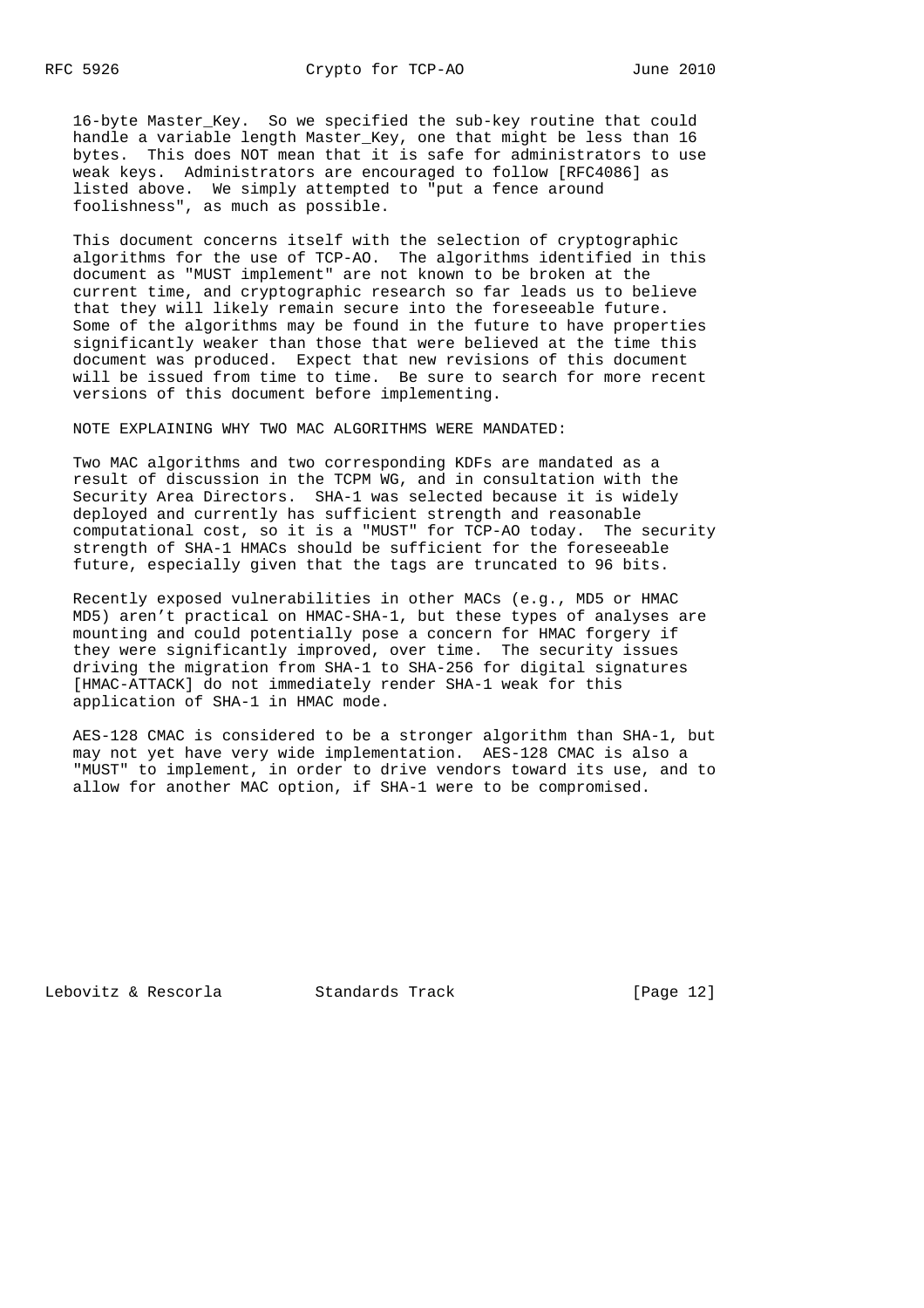# 5. IANA Considerations

IANA has created the following registry (http://www.iana.org).

 Registry Name: Cryptographic Algorithms for TCP-AO Registration Procedure: RFC Publication after Expert Review

Initial contents of this registry are:

| Algorithm     | Reference |
|---------------|-----------|
|               |           |
| SHA1          | [RFC5926] |
| <b>AES128</b> | [RFC5926] |

#### 6. Acknowledgements

 Eric "EKR" Rescorla, who provided a ton of input and feedback, including a somewhat heavy re-write of Section 3.1.x, earning him an author slot on the document.

 Paul Hoffman, from whose [RFC4308] I sometimes copied, to quickly create a first version here.

 Tim Polk, whose email summarizing SAAG's guidance to TCPM on the two hash algorithms for TCP-AO is largely cut-and-pasted into various sections of this document.

 Jeff Schiller, Donald Eastlake, and the IPsec WG, whose [RFC4307] & [RFC4835] text was consulted and sometimes used in the Requirements Section 2 of this document.

 (In other words, I was truly only an editor of others' text in creating this document.)

 Eric "EKR" Rescorla and Brian Weis, who brought to clarity the issues with the inputs to PRFs for the KDFs. EKR was also of great assistance in how to structure the text, as well as helping to guide good cryptographic decisions.

 The TCPM working group, who put up with all us crypto and routing folks DoS'ing their WG for 2 years, and who provided reviews of this document.

Lebovitz & Rescorla Standards Track [Page 13]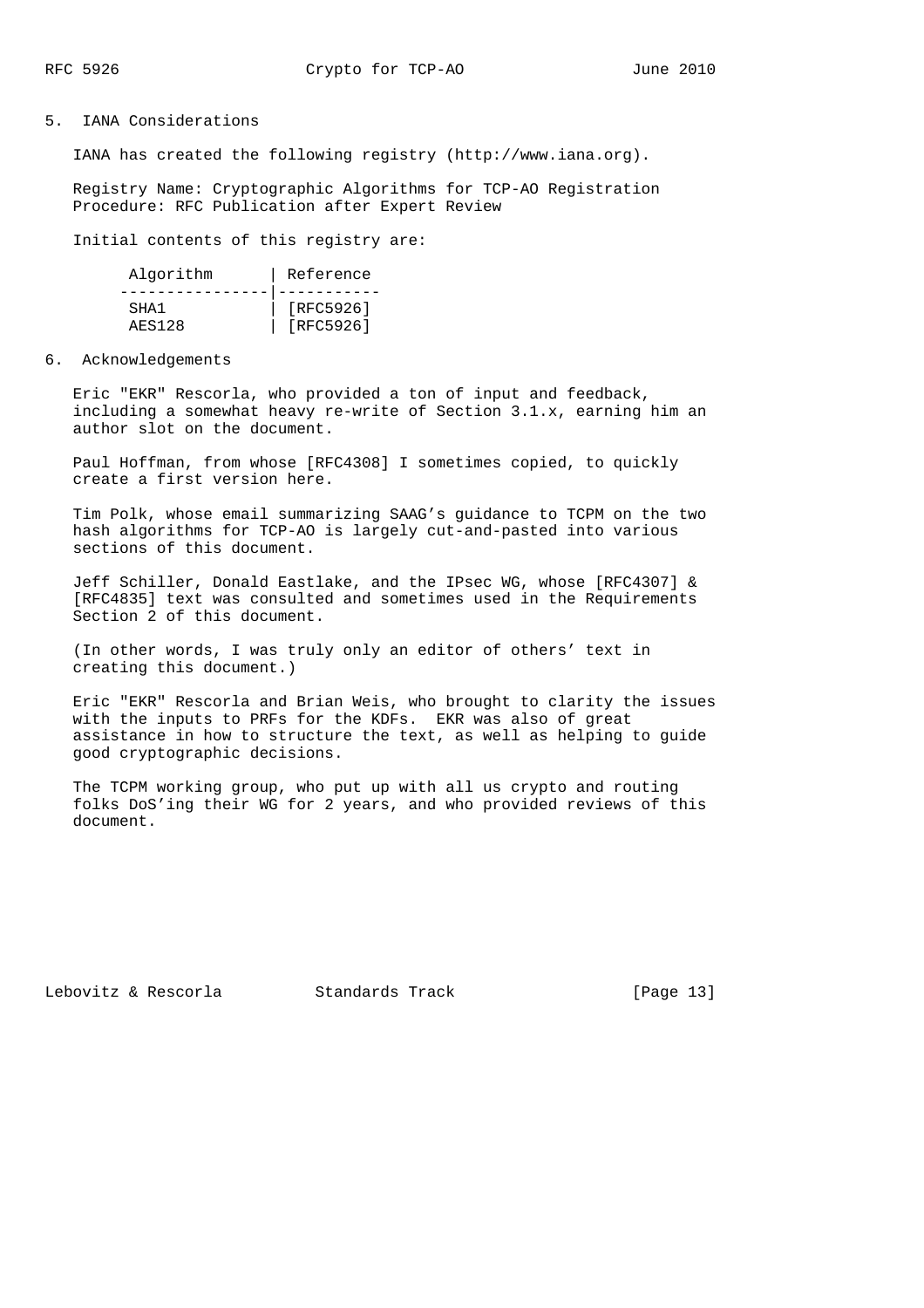| 7. References             |                                                                                                                                                                        |
|---------------------------|------------------------------------------------------------------------------------------------------------------------------------------------------------------------|
| 7.1. Normative References |                                                                                                                                                                        |
|                           | [FIPS-180-3] FIPS Publication 180-3, "Secured Hash Standard",<br>FIPS 180-3, October 2008.                                                                             |
| [FIPS197]                 | FIPS Publications 197, "Advanced Encryption Standard<br>(AES)", FIPS 197, November 2001.                                                                               |
| [NIST-SP800-108]          | National Institute of Standards and Technology,<br>"Recommendation for Key Derivation Using Pseudorandom<br>Functions, NIST SP800-108", SP 800- 108, October 2009.     |
| [NIST-SP800-38B]          | National Institute of Standards and Technology,<br>"Recommendation for Block Cipher Modes of Operation:<br>The CMAC Mode for Authentication", SP 800-38B,<br>May 2005. |
| [RFC2104]                 | Krawczyk, H., Bellare, M., and R. Canetti, "HMAC:<br>Keyed-Hashing for Message Authentication", RFC 2104,<br>February 1997.                                            |
| [RFC2119]                 | Bradner, S., "Key words for use in RFCs to Indicate<br>Requirement Levels", BCP 14, RFC 2119, March 1997.                                                              |
| [RFC4493]                 | Song, JH., Poovendran, R., Lee, J., and T. Iwata, "The<br>AES-CMAC Algorithm", RFC 4493, June 2006.                                                                    |
|                           |                                                                                                                                                                        |

- [RFC5925] Touch, J., Mankin, A., and R. Bonica, "The TCP Authentication Option", RFC 5925, June 2010.
- 7.2. Informative References
	- [HMAC-ATTACK] "On the Security of HMAC and NMAC Based on HAVAL, MD4, MD5, SHA-0 and SHA-1", <http:// www.springerlink.com/content/00w4v62651001303> , 2006, <http://eprint.iacr.org/2006/187>.
- [RFC4086] Eastlake, D., Schiller, J., and S. Crocker, "Randomness Requirements for Security", BCP 106, RFC 4086, June 2005.

Lebovitz & Rescorla Standards Track [Page 14]